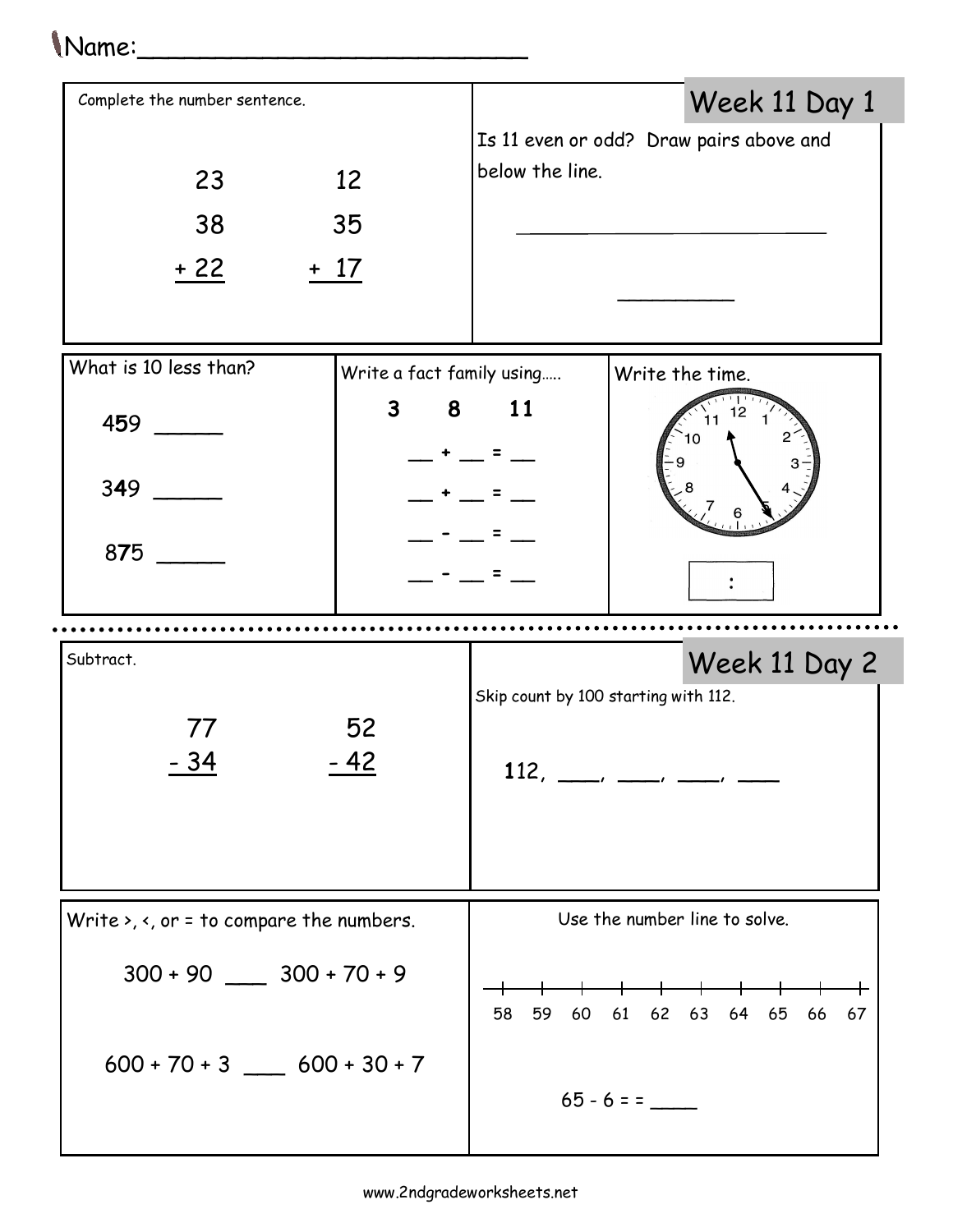| (Name:                                                                                              |                                                                 |                                                                  |                              |                            |
|-----------------------------------------------------------------------------------------------------|-----------------------------------------------------------------|------------------------------------------------------------------|------------------------------|----------------------------|
| Complete the number sentence.                                                                       |                                                                 |                                                                  |                              | Week 11 Day 3              |
|                                                                                                     |                                                                 | How much money?                                                  |                              |                            |
| $7 + 15 = 7 + 2 = 15$<br>$2 =$                                                                      |                                                                 |                                                                  |                              |                            |
| use repeated addition to<br>show how many circles there<br>are.                                     | Circle the group of numbers<br>that are from least to greatest. |                                                                  | How many sides and vertices? |                            |
| ৻<br>$\bigcirc$ $\bigcirc$                                                                          |                                                                 | a) 84, 687, 214, 548<br>b) 84, 214, 687, 548                     |                              |                            |
|                                                                                                     |                                                                 | c) 84, 214, 548, 687                                             |                              | sides vertices             |
|                                                                                                     |                                                                 |                                                                  |                              |                            |
| Complete the number sentence.                                                                       |                                                                 | Week 11 Day 4<br>What is 10 more than?                           |                              |                            |
| $+6 = 17$ $Z + 6 = 17$<br>$Z =$                                                                     |                                                                 | $89 \hspace{0.1cm} 549 \hspace{0.1cm}$<br>What is 100 less than? |                              |                            |
|                                                                                                     |                                                                 | 432 436                                                          |                              | $25$ $-$                   |
| Partition (divide) the shape into 6<br>Write the number in<br>equal parts.<br>expanded form.<br>609 |                                                                 |                                                                  |                              | Draw a shape with 6 sides. |
|                                                                                                     |                                                                 |                                                                  |                              |                            |